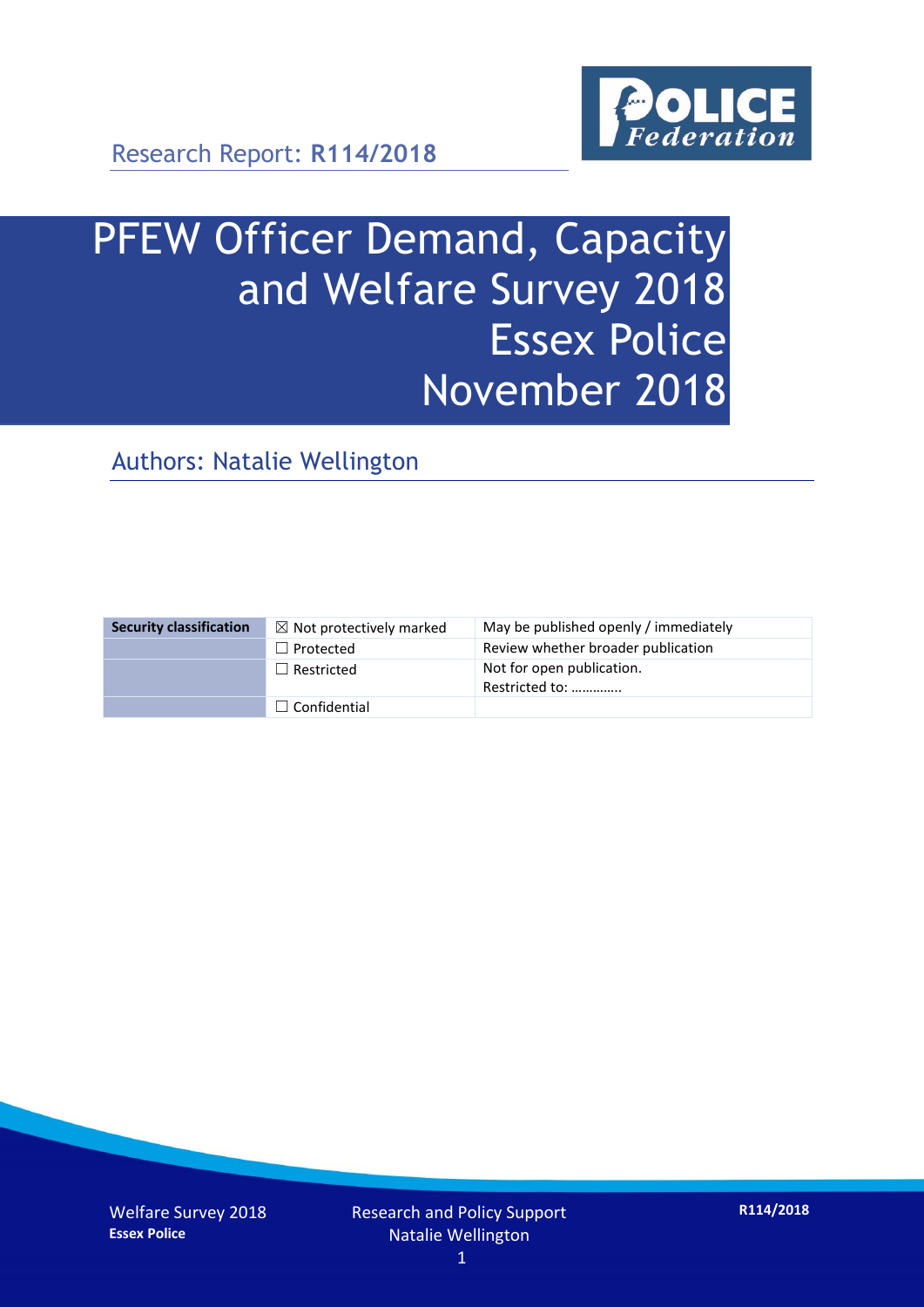### **FOREWORD**

#### **INTRODUCTION**

Over the last decade, the impact of reducing policing budgets on officer numbers has been considerable, with a 15% fall in officer numbers over a seven year period from a high of 142,056 in 2009 to 121,010 in March 2018. $^{\mathrm{i}}$  Evidence from a focus group study conducted by the PFEW<sup>ii</sup> highlighted that these reductions may be having a negative effect on officers individual wellbeing. It was within this context that the Police Federation of England and Wales (PFEW) began a biennial Demand, Capacity and Welfare Survey. The 2018 PFEW Officer Demand, Capacity and Welfare Survey is the second iteration of the survey.

This report provides a summary of responses to key questions from the 2018 PFEW Officer Demand, Capacity and Welfare Survey from respondents in Essex Police.

Where appropriate, details of average responses from last year, or the police service as a whole, are also presented. However, differences across these figures have not been tested to assess whether they are statistically significant<sup>1</sup>; therefore any and all differences reported are for guidance only and must be treated with caution.

Force rankings have not been included, because not all differences are statistically significant. In addition, forces with fewer than 100 respondents were not provided with a force level report as their sample size was too small to be representative of the force as a whole and may have enabled identification of individuals based on their demographics.

Please be aware that the total number of responses for each item may vary slightly as not all items were answered by all respondents, and all percentages are rounded to the nearest whole number. In addition, the actual differences between any and all groups may be quite small and these details should be considered when interpreting the data.

-

 $<sup>1</sup>$  As all the data are derived from samples of the population, rather than the whole population, percentage figures calculated are strictly</sup> speaking estimates, rather than exact measures. This means that every figure has a margin of error associated with it. Hence a very small percentage difference year on year may be due to sampling, rather than to actual changes.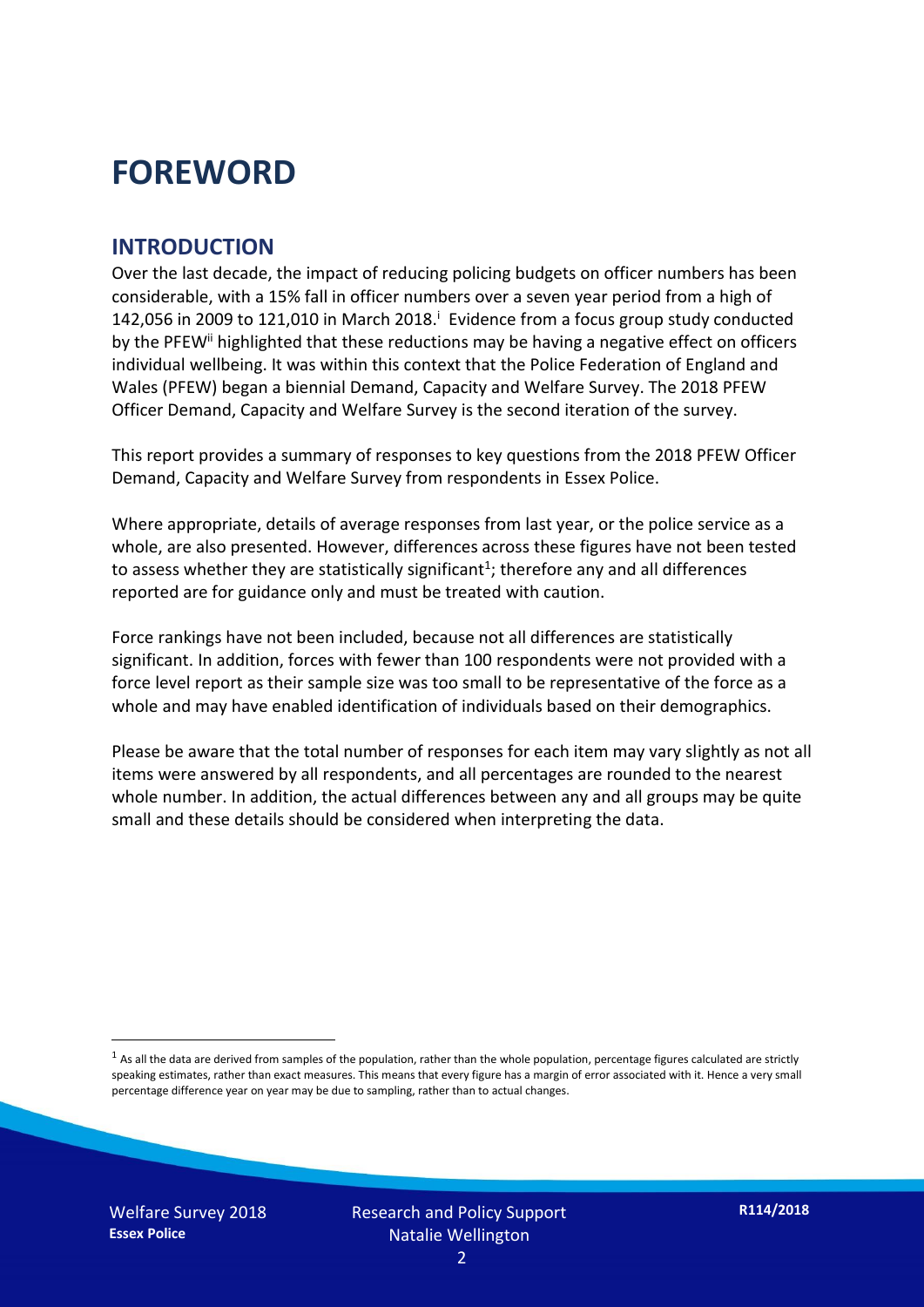#### **RESPONSE RATES AND DEMOGRAPHICS**

Survey responses were gathered over a six-week period between August and September 2018. All officers of the federated ranks in England and Wales were eligible to participate.

Analyses were conducted on a sample of 18,100 responses drawn from all 43 forces across England and Wales.<sup>2</sup> The national response rate for the 2018 survey was 15%.

Overall 4% of respondents (n=788) to the survey declined to state which force they belonged to. These responses have been included within the national data but are excluded from force-level analyses.

378 responses were received from Essex Police, representing a response rate of around 13%.<sup>3</sup> The margin of error for this report has been calculated using the size of the sample and the population. At a 95% confidence level, this force report has a 5% margin of error. If the margin of error is less than 5%, it can be considered to be within the normal bounds of academic rigor.<sup>4</sup> If this threshold has not been met, the results from this report must be interpreted with caution.

69% of responses from Essex Police were received from male officers and 28% of responses were from female officers. The other 4% preferred not to say or identified in another way. In regards to rank, 73% of respondents from Essex Police were Constables, 17% were Sergeants, 7% were Inspectors, and 2% were Chief Inspectors. 2% of responses from Essex Police were received from Black and Minority Ethnic (BME) officers.

- <sup>3</sup> Based on March 2018 Home Office figures of officer headcount, for full details please see item ii in the reference section.
- <sup>4</sup> The generally accepted academic standards is a 95% confidence level with a 5% (or less) margin of error.

-

 $2$  Data were removed where the respondent indicated they were not currently a police officer or they gave implausible answers – for full exclusion criteria, please see the full report.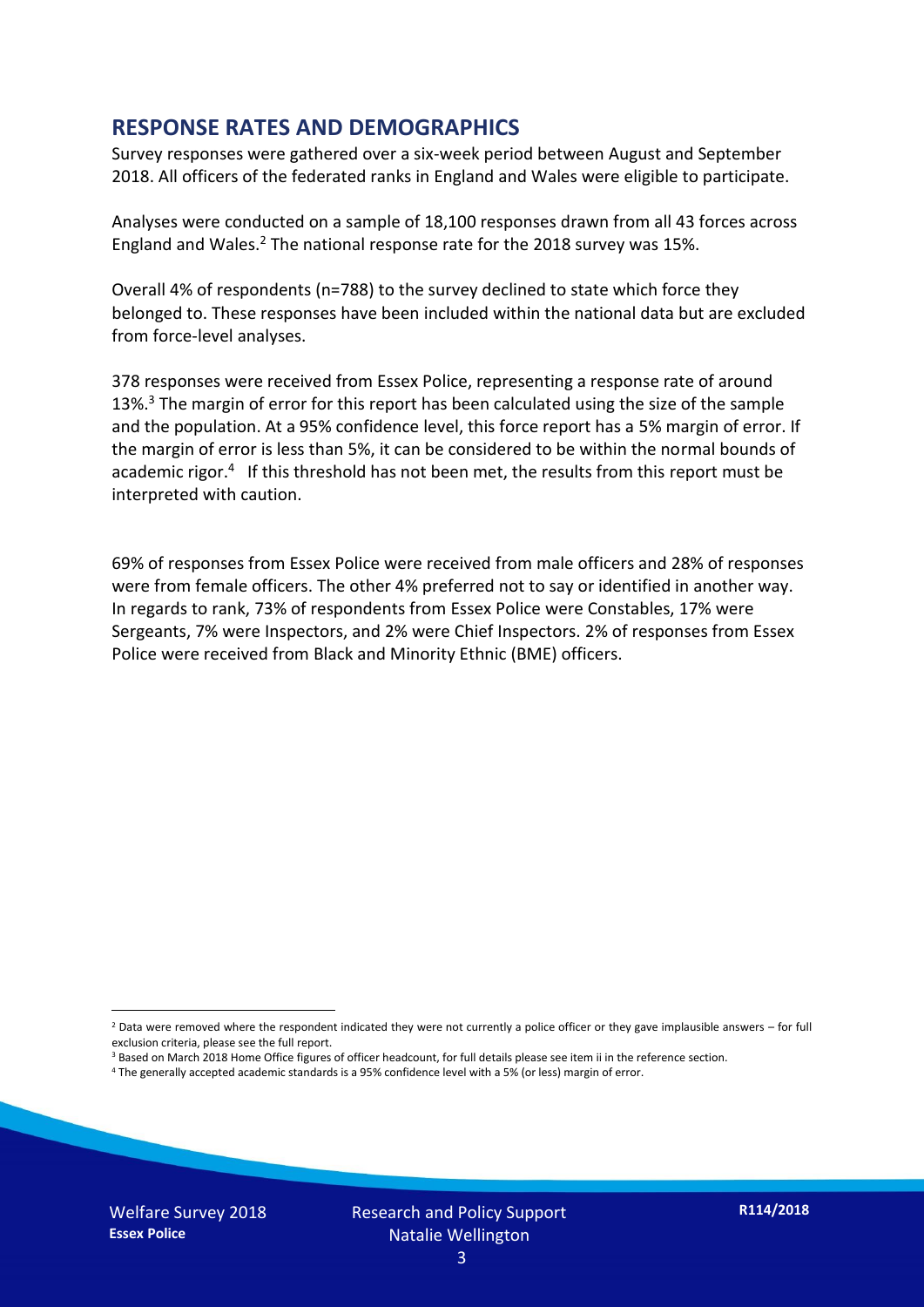### **INFOGRAPHIC**



#### **Who responded?**

**378** responses were received from Essex Police, representing a **13%** response rate



Welfare Survey 2018 **Essex Police**

Research and Policy Support Natalie Wellington

**R114/2018**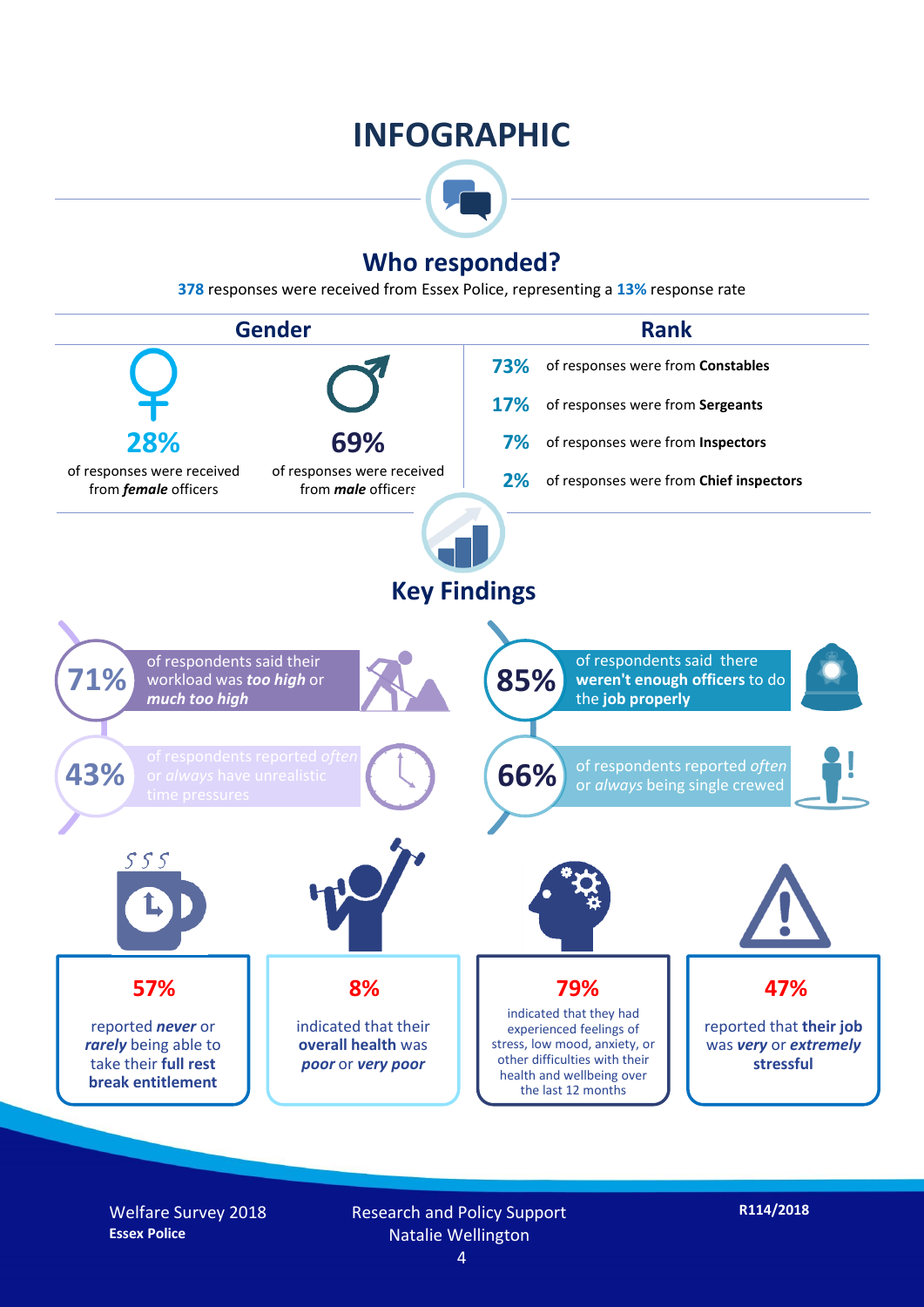### **Executive Summary**

- **378** responses were received from Essex Police, representing a response rate of around **13%**.
- The average (mean) rating for overall Job satisfaction for respondents from Essex Police was **4/10.**
- Frequent single crewing (often or always) was reported by **66%** of respondents from Essex Police.
- **57%** of respondents from Essex Police reported *never* or *rarely* being able to take their **full rest break entitlement***; lower than* the proportion in 2016.
- **71%** of respondents from Essex Police said their **workload** was *too high* or *much too high; higher than* the proportion in 2016.
- **43%** of respondents from Essex Police reported *often* or *always* **having unrealistic time pressures***; the same as* the proportion in 2016.
- **85%** of respondents from Essex Police said there **weren't enough officers to do the job properly***; higher than* the proportion in 2016.
- **12%** said that they had **enough time engage in proactive policing** in their team/unit*; higher than* the proportion in 2016.
- **8%** of respondents from Essex Police indicated that their **overall health** was *poor* or *very poor.*
- **79%** of respondents from Essex Police indicated that they had **experienced feelings of stress, low mood, anxiety, or other difficulties with their health and wellbeing** over the last 12 months.
- **47%** of respondents from Essex Police reported that their job was *very* or *extremely*  **stressful***; higher than* the proportion in 2016.
- **18%** of Essex Police respondents reported that they had suffered **one or more injuries** that required medical attention as a result of **work-related violence** in the last year.
- **14%** of Essex Police respondents reported that they had suffered **one or more injuries** that required medical attention as a result of **work-related accidents** in the last year.
- **30%** of respondents from Essex Police felt that someone would be **treated differently (in a negative way)** if they disclosed difficulties with their mental health and wellbeing; *lower than* the proportion in 2016.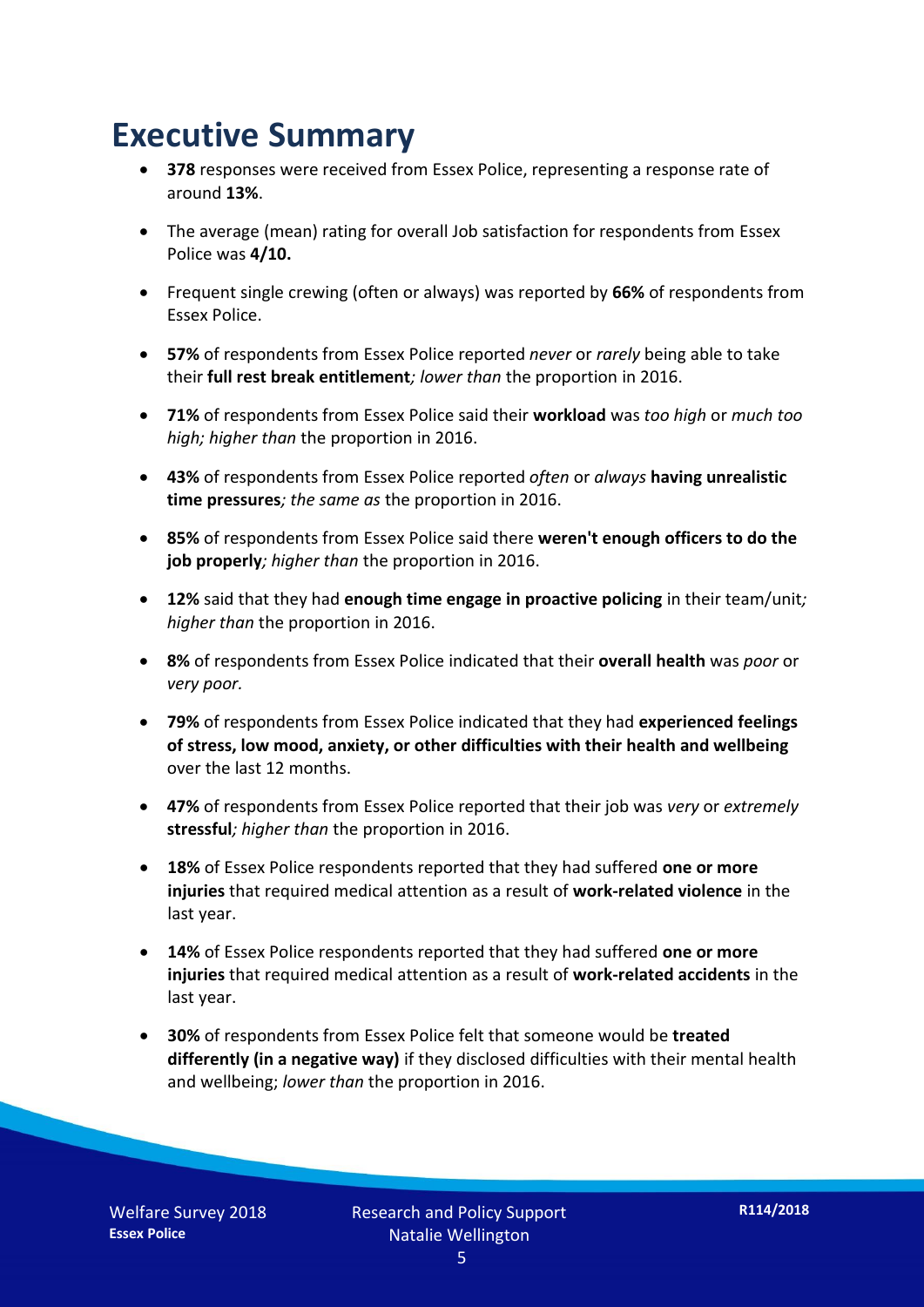## **1. WORKING ARRANGEMENTS**

#### **1.1. OVERALL JOB SATISFACTION**

Respondents were asked to rate their overall job satisfaction between 0 and 10, where 0 was 'not at all satisfied' and 10 was 'completely satisfied.'

The average (mean) rating for overall job satisfaction for respondents from Essex Police was 4/10 (range 0-10), with 27% of respondents reporting an overall job satisfaction rating of 2 or less.

This can be compared to the National average of 4/10, and 32% of respondents reported an overall job satisfaction rating of 2 or less.

#### **1.2. SHIFTS**

9% of respondents from Essex Police reported that their formal shift duration was more than the 8-10 hours advised by the Health and Safety Executive<sup>iii</sup> and the Police Negotiating Board,<sup>iv</sup> and 6% of respondents indicated a shift length of 12 hours or more.

7% of the national sample indicated that their formal shift duration was more than 8-10 hours, and 5% indicated a shift length of 12 hours or more.

#### **1.3. SINGLE CREWING**

Among respondents from Essex Police, for whom this item was applicable, 66% reported being single crewed either *often* or *always* over the previous 12 month period. This can be compared with 75% of respondents from the national sample.

#### **1.4. BREAKS, REST DAYS AND ANNUAL LEAVE**

57% of respondents from Essex Police reported *never* or *rarely being* able to take their full rest break entitlement, and 58% reported having had two or more rest days cancelled in the previous 12 month period. In addition, 37% of respondents from Essex Police told us that they have not been able to take their full annual leave entitlement in the previous 12 month period.

Historical comparison for items relating to breaks, rest days and annual leave for **Essex Police**, are provided in Table 1.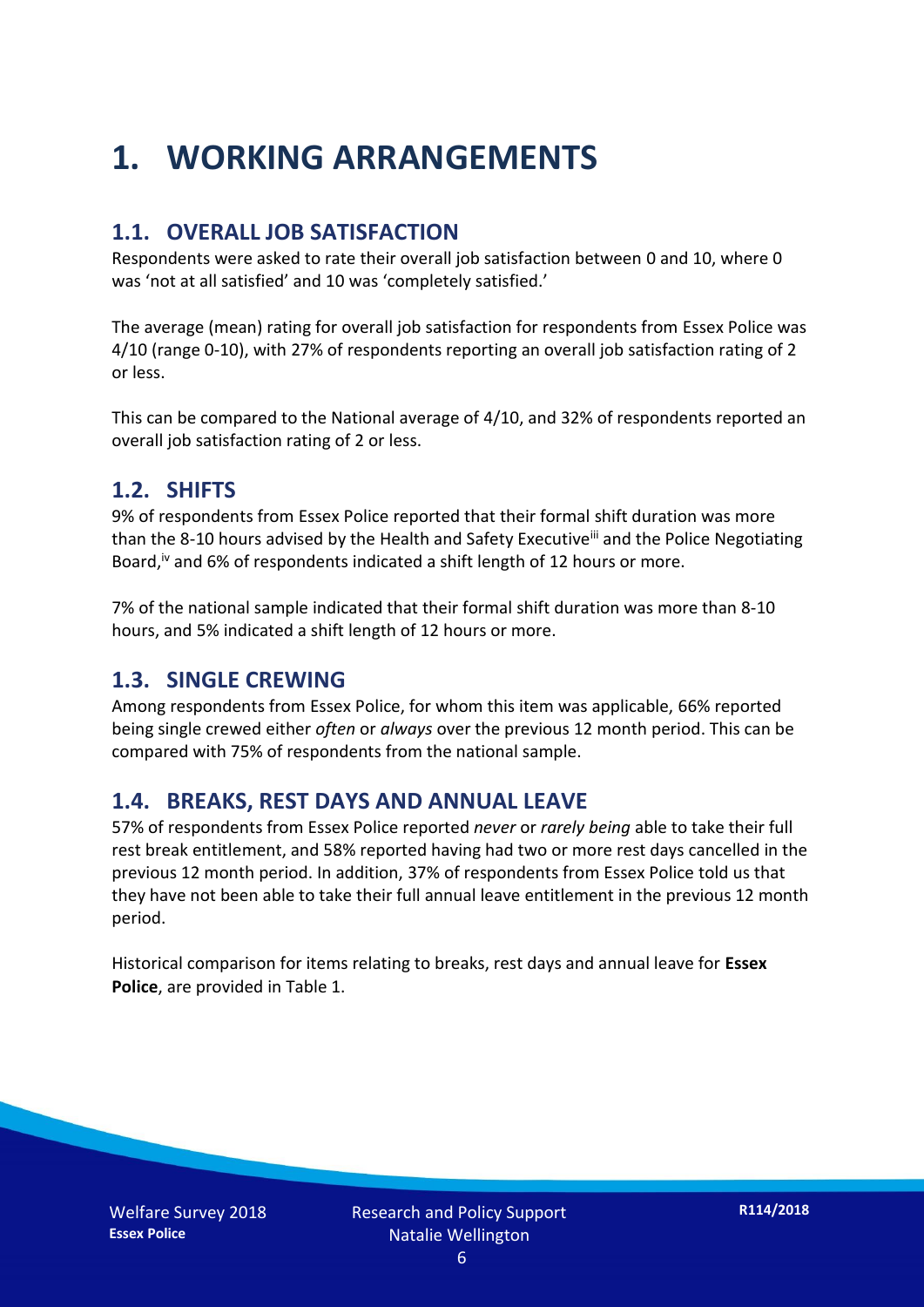| Table 1: Force level figures for breaks, rest days and<br>annual leave     | 2016 | 2018 |
|----------------------------------------------------------------------------|------|------|
| Reported being never or rarely able to take full rest<br>break entitlement | 64%  | 57%  |
| Reported having 2 or more rest days cancelled in the<br>previous 12 months | 71%  | 58%  |
| Reported being unable to take their full annual leave<br>entitlement       | 44%  | 37%  |

Historical comparisons for items relating to breaks, rest days and annual leave for the **police service as a whole**, are provided in the table below.

| Table 2: National figures for breaks, rest days and<br>annual leave        | 2016 | 2018 |
|----------------------------------------------------------------------------|------|------|
| Reported being never or rarely able to take full rest<br>break entitlement | 53%  | 52%  |
| Reported having 2 or more rest days cancelled in the<br>previous 12 months | 76%  | 67%  |
| Reported being unable to take their full annual leave<br>entitlement       | 33%  | 31%  |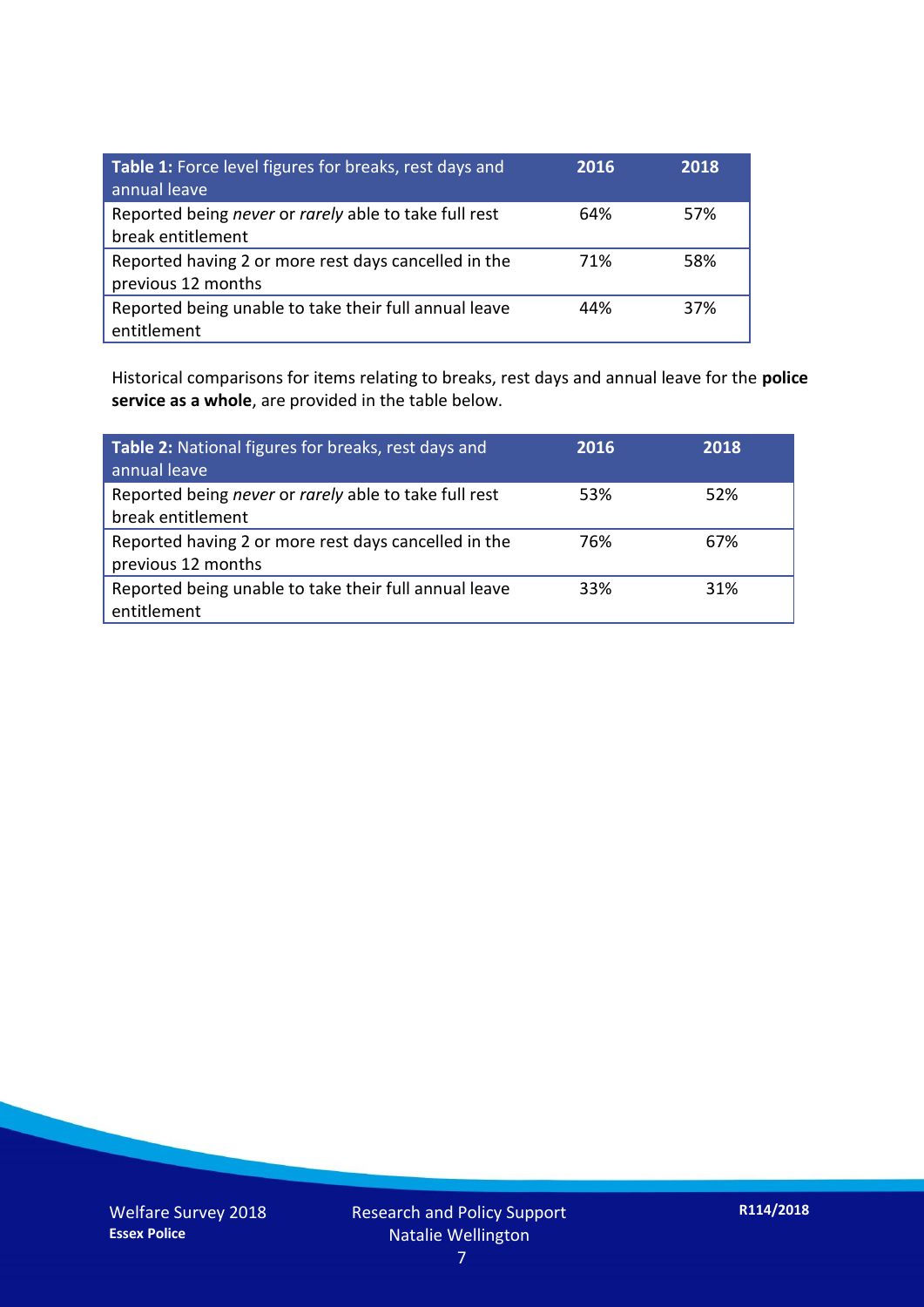### **2. DEMAND**

#### **2.1. WORKLOAD**

71% of respondents from Essex Police told us that their workload is currently *too high*, or *much too high* – *lower than* the proportion from the national sample (72%) and *higher than* the proportion reported by Essex Police in the 2016 Demand, Capacity and Welfare Survey.

#### **2.2. HSE MANAGEMENT STANDARDS**

The UK Health and Safety Executive published the Management Standards Indicator Tool (MSIT) to assist organisations in the assessment of workers exposure to dimensions of the psychosocial work environment that, if not properly managed, can lead to harm to health.<sup>v</sup> The 25-item version of the MSIT<sup>vi</sup> contains four items that measure job demands, which were included as part of the Demand, Capacity and Welfare Survey.

40% of respondents from Essex Police told us that they *often* or *always* have unachievable deadlines, and 55% that they *often* or *always* have to neglect some tasks because they have too much to do.

Historical comparisons for the MSIT job demand items for **Essex Police** are provided in the table below.

| Table 3: Force level figures for HSE MSIT job demands | 2016 | 2018 |
|-------------------------------------------------------|------|------|
| Often or always have unrealistic time pressures       | 43%  | 43%  |
| Often or always pressured to work long hours          | 29%  | 30%  |
| Often or always have to neglect some tasks because    | 49%  | 55%  |
| they have too much to do                              |      |      |
| Often or always have unachievable deadlines           | 37%  | 40%  |

Historical comparison for the MSIT job demand items for the **police service as a whole**, are provided in the table below.

| Table 4: National figures for HSE MSIT job demands | 2016 | 2018 |
|----------------------------------------------------|------|------|
| Often or always have unrealistic time pressures    | 35%  | 40%  |
| Often or always pressured to work long hours       | 26%  | 29%  |
| Often or always have to neglect some tasks because | 43%  | 54%  |
| they have too much to do                           |      |      |
| Often or always have unachievable deadlines        | 29%  | 38%  |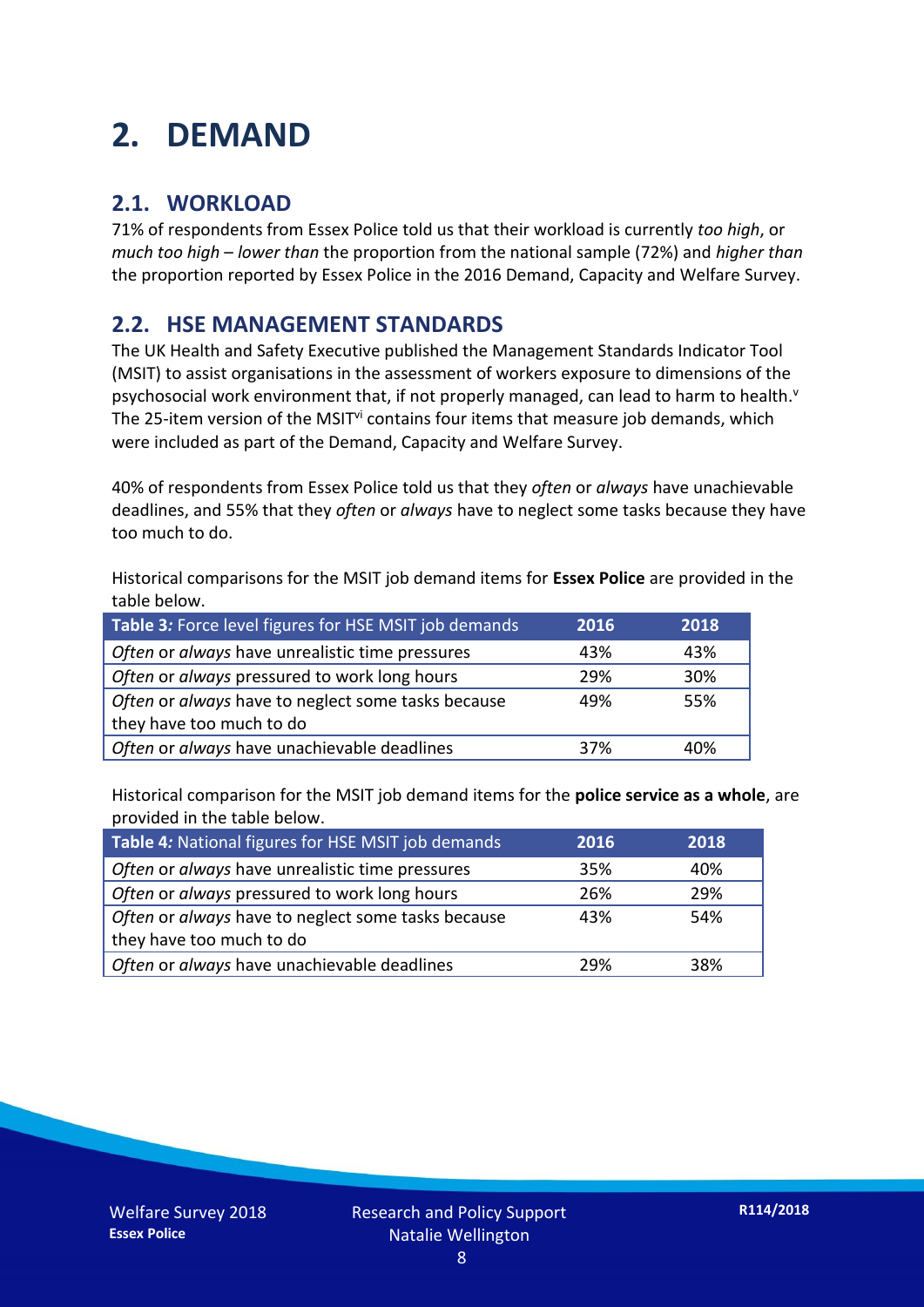#### **2.3. AMOUNT AND PACE OF WORK**

78% of respondents from Essex Police *disagreed* or *strongly disagreed* that they were able to meet all of the conflicting demands on their time, whilst 12% *agreed* or *strongly agreed* that they had enough time engage in proactive policing in their team/unit. The proportion of officers from Essex Police reporting to have enough time to engage in proactive policing is *higher than* the proportion in 2016.

Across the police service as a whole, 74% of respondents *disagreed* or *strongly disagreed* that they were able to meet all of the conflicting demands on their time and 90% *disagreed* or *strongly disagreed* that there are enough officers to manage all the demands made on their team/unit.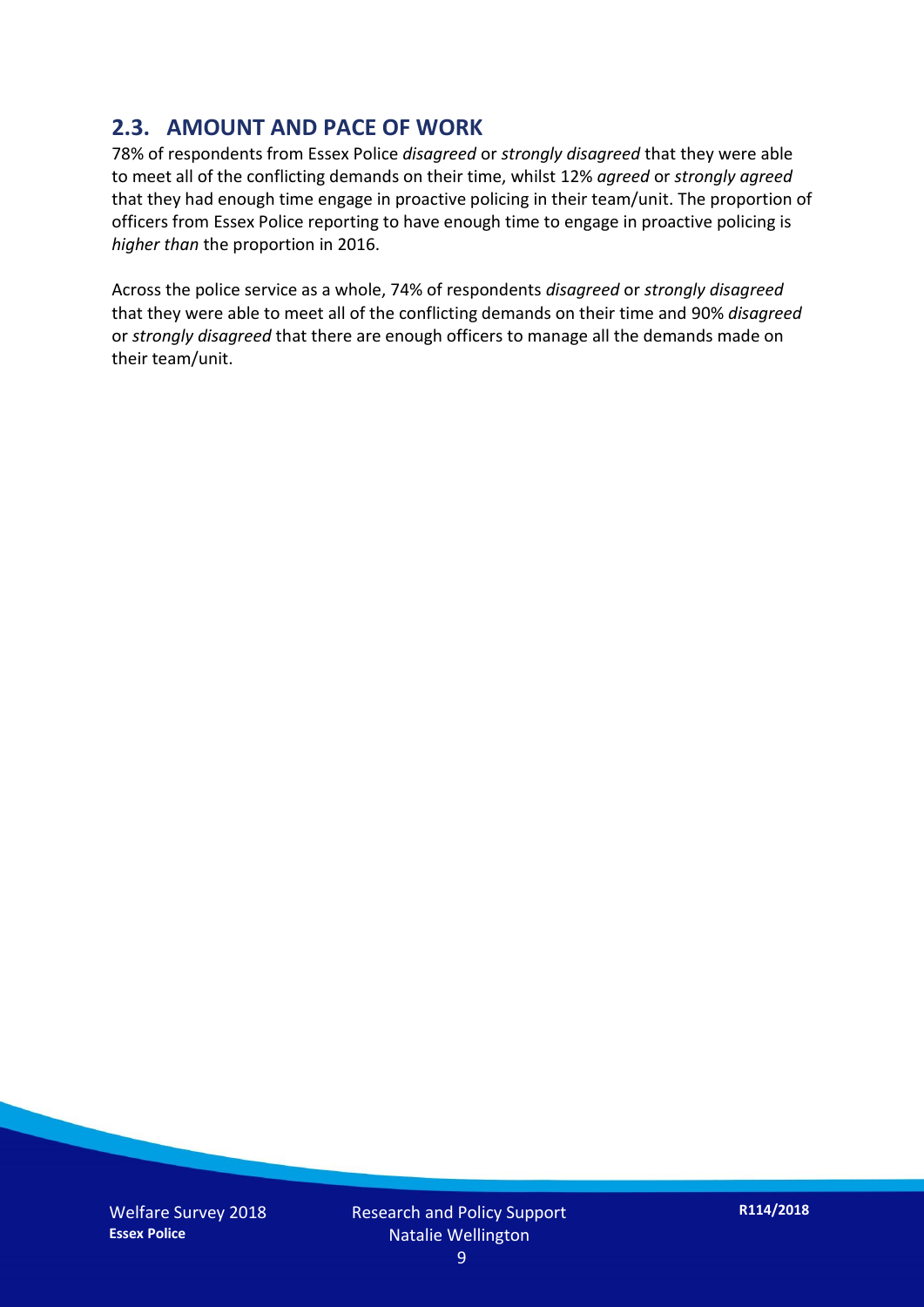## **3. CAPACITY**

#### **3.1. MINIMUM OFFICER STAFFING**

76% of respondents from Essex Police indicated that their team or unit had a minimum officer staffing level.

Among respondents whose team or unit had a minimum officer staffing level, 43% indicated that this level was *never* or *rarely* achieved. This can be compared to 2016 where 35% of respondents from Essex Police indicated that the minimum officer staffing level was *never* or *rarely* achieved.

#### **3.2. OFFICER STAFFING ARRANGEMENTS**

73% of respondents *disagreed* or *strongly disagreed* that the way officer staffing levels are determined in their team/unit seems to be effective; *lower than* the proportion reported in 2016.

Historical comparisons of two key items relating to capacity to deal with demand for **Essex Police** are provided in the table below.

| Table 5: Force level figures for key items relating to capacity                                                     |                                                      |      |  |
|---------------------------------------------------------------------------------------------------------------------|------------------------------------------------------|------|--|
| <b>Statements</b>                                                                                                   | % of respondents who<br>disagreed with the statement |      |  |
|                                                                                                                     | 2016                                                 | 2018 |  |
| There are enough officers in my team/unit for me to do<br>my job properly                                           | 83%                                                  | 85%  |  |
| In my experience, we generally have enough officers to<br>manage all the demands being made on us as a<br>team/unit | 89%                                                  | 93%  |  |

Historical comparisons of the same items for the **police service as a whole** are provided in the table below.

| Table 6: National figures for key items relating to capacity                                                        |                                                      |      |  |  |
|---------------------------------------------------------------------------------------------------------------------|------------------------------------------------------|------|--|--|
| <b>Statements</b>                                                                                                   | % of respondents who<br>disagreed with the statement |      |  |  |
|                                                                                                                     | 2016                                                 | 2018 |  |  |
| There are enough officers in my team/unit for me to do<br>my job properly                                           | 78%                                                  | 83%  |  |  |
| In my experience, we generally have enough officers to<br>manage all the demands being made on us as a<br>team/unit | 85%                                                  | 90%  |  |  |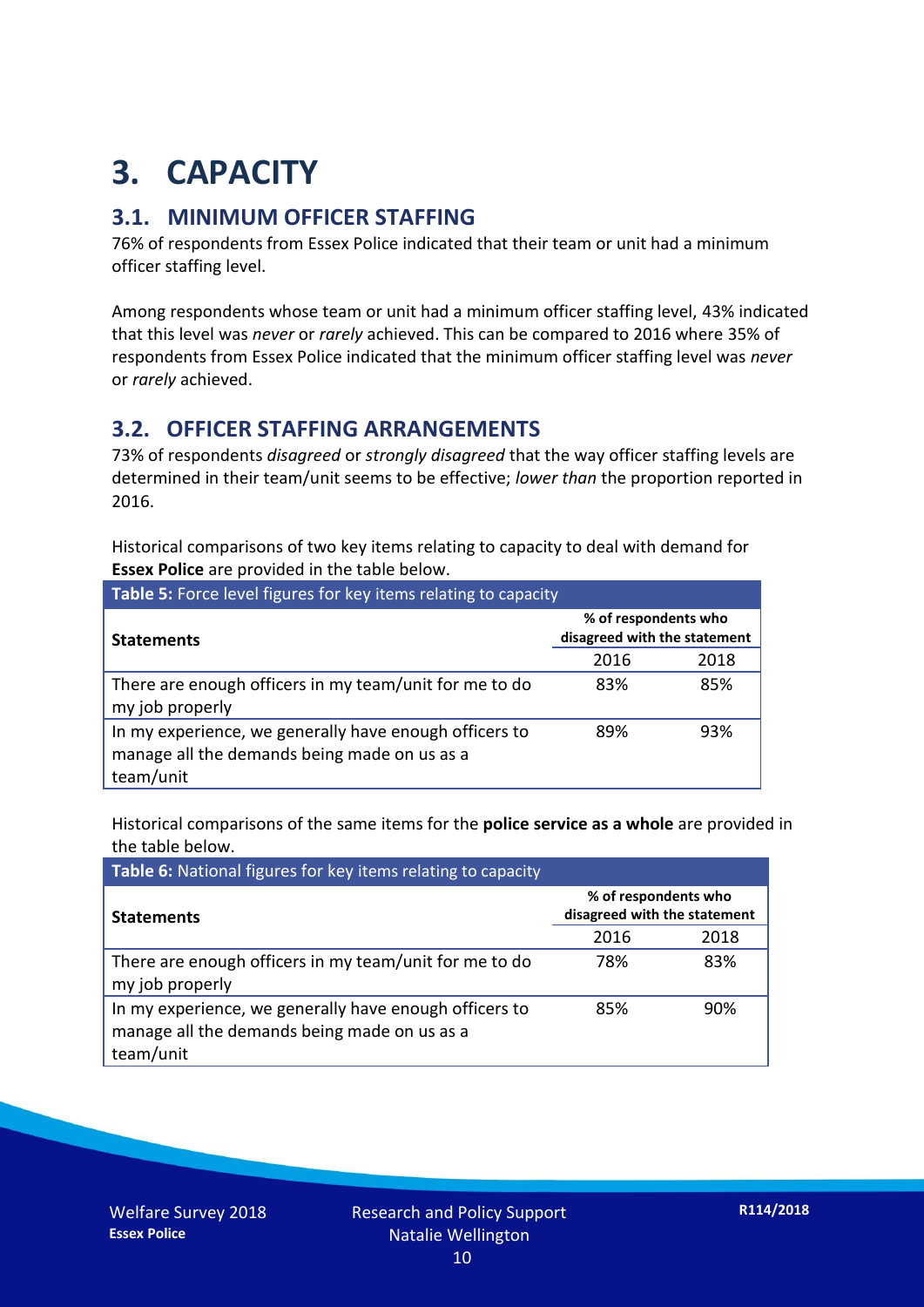## **4. HEALTH AND WELLBEING**

#### **4.1. OVERALL LIFE SATISFACTION**

Respondents were asked to rate their overall life satisfaction between 0 and 10, where 0 was 'not at all satisfied' and 10 was 'completely satisfied.'

The average (mean) rating for overall life satisfaction for respondents from Essex Police was 6/10 (range 0-10). 12% of respondents reported life satisfaction rating of 2 or less.

These results can be compared to the National average of 6/10, with 15% of respondents reporting an overall life satisfaction rating of 2 or less.

#### **4.2. OVERALL PHYSICAL HEALTH**

Participants were asked to rate their overal health on a scale from *very good* to *very poor*. An historical comparison for both national and local figures for this item are below.

| Table 7: Self-rated overall physical health |                       | 2016 | 2018 |
|---------------------------------------------|-----------------------|------|------|
|                                             | Very poor             | 1%   | 0%   |
| <b>Force level figures</b>                  | Poor                  | 11%  | 7%   |
|                                             | Neither good nor poor | 25%  | 16%  |
|                                             | Good                  | 51%  | 56%  |
|                                             | Very good             | 13%  | 20%  |
| <b>National figures</b>                     | Very poor             | 1%   | 1%   |
|                                             | Poor                  | 11%  | 6%   |
|                                             | Neither good nor poor | 23%  | 17%  |
|                                             | Good                  | 53%  | 54%  |
|                                             | Very good             | 13%  | 23%  |

#### **4.3. SINGLE ITEM INDICATOR OF STRESS**

Work related stress was measured using a single-item measure. 47% of respondents from Essex Police presented with a non-diagnostic case of work-related stress.<sup>vii</sup>

This is *higher than* the proportion reported in the 2016 iteration of this survey and *higher than* the proportion reported in this year's national results.

Stress outside of work was assessed using an adaptation of the work-related stress measure. 9% of respondents from Essex Police presented with a non-diagnostic case of stress outside of work.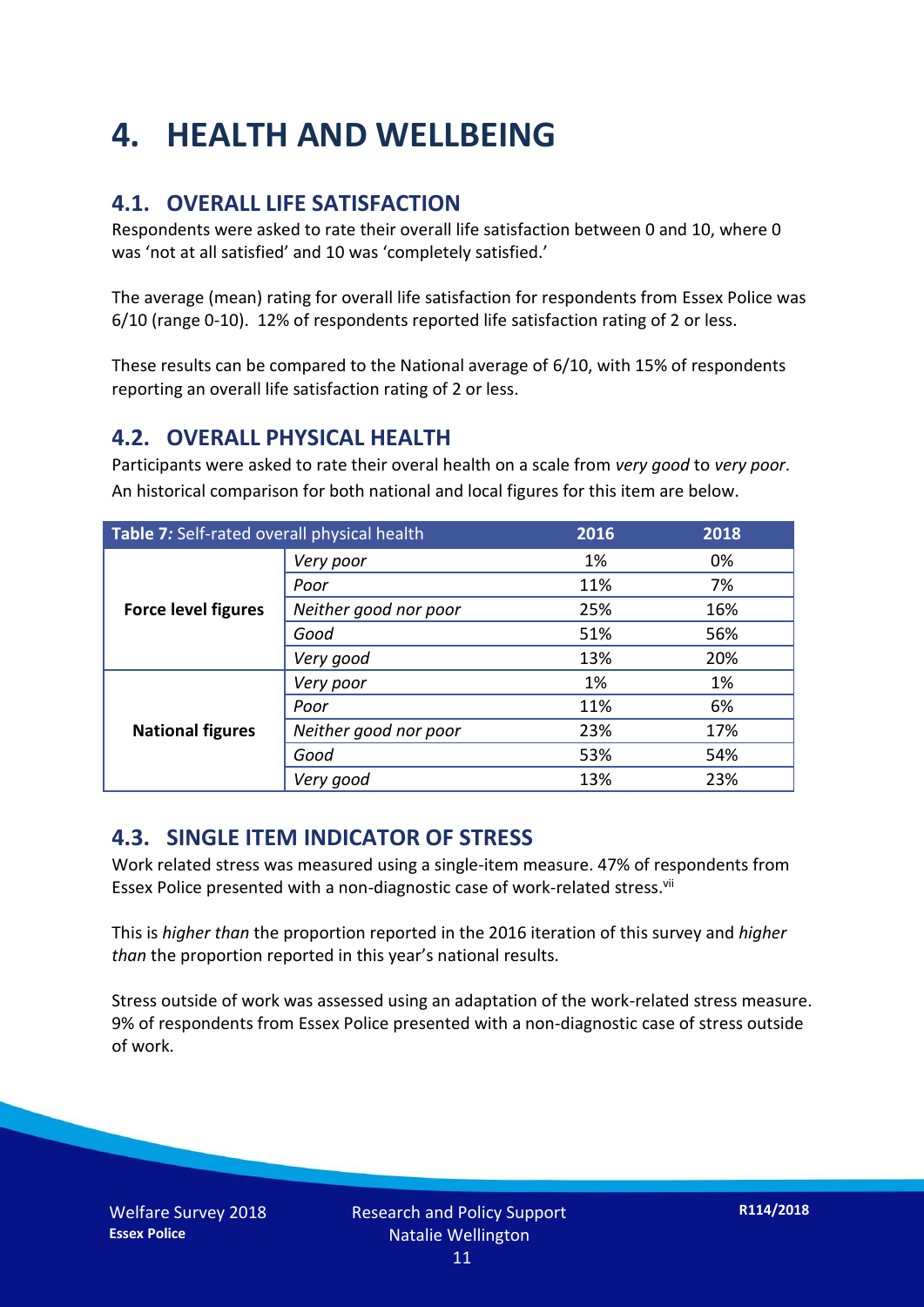#### **4.4. SINGLE ITEM INDICATOR FOR MENTAL HEALTH**

A top-level broad overview of mental wellbeing was established using an item that asked respondents to indicate whether they had experienced feelings of stress, low mood, anxiety, or other difficulties with their health and wellbeing over the last 12 months.

79% of respondents from Essex Police indicated that they had experienced feelings of stress, low mood, anxiety, or other difficulties with their health and wellbeing over the last 12 months; with 93% also indicating that these feelings were caused, or made worse by work.

#### **4.5. MENTAL WELLBEING**

Mental wellbeing can be broadly conceptualized as having two dimensions. The first concerns positive affect (i.e. pleasurable aspects of wellbeing such as feelings of optimism, cheerfulness, and relaxation). The second concerns psychological functioning (i.e. such as clear thinking, self-acceptance, personal development, competence, and autonomy).

To investigate mental wellbeing in more detail the two-dimensional structure of mental wellbeing described above was assessed using the short Warwick-Edinburgh Mental Wellbeing Scale (SWEMWBS). viii The scale asks individuals to rate their experience during the last two weeks for seven positively framed statements.

SWEMWBS findings for **Essex Police** are presented in the table below alongside those for national sample for 2016 and 2018.

**Table 8**: % of respondents that reported experiencing the following positive aspects of wellbeing *rarely* or *none of the time* over the previous 2 weeks

| <b>SWEMWBS item</b>                                   | <b>National figures</b> |      | <b>Force level figures</b> |      |
|-------------------------------------------------------|-------------------------|------|----------------------------|------|
|                                                       | 2016                    | 2018 | 2016                       | 2018 |
| I've been feeling optimistic about the future         | 62%                     | 36%  | 64%                        | 31%  |
| I've been feeling useful                              | 28%                     | 25%  | 32%                        | 22%  |
| I've been feeling relaxed                             | 60%                     | 48%  | 65%                        | 49%  |
| I've been dealing with problems well                  | 20%                     | 19%  | 26%                        | 17%  |
| I've been thinking clearly                            | 16%                     | 16%  | 21%                        | 16%  |
| I've been feeling close to other people               | 34%                     | 28%  | 34%                        | 27%  |
| I've been able to make up my own mind<br>about things | 13%                     | 10%  | 15%                        | 12%  |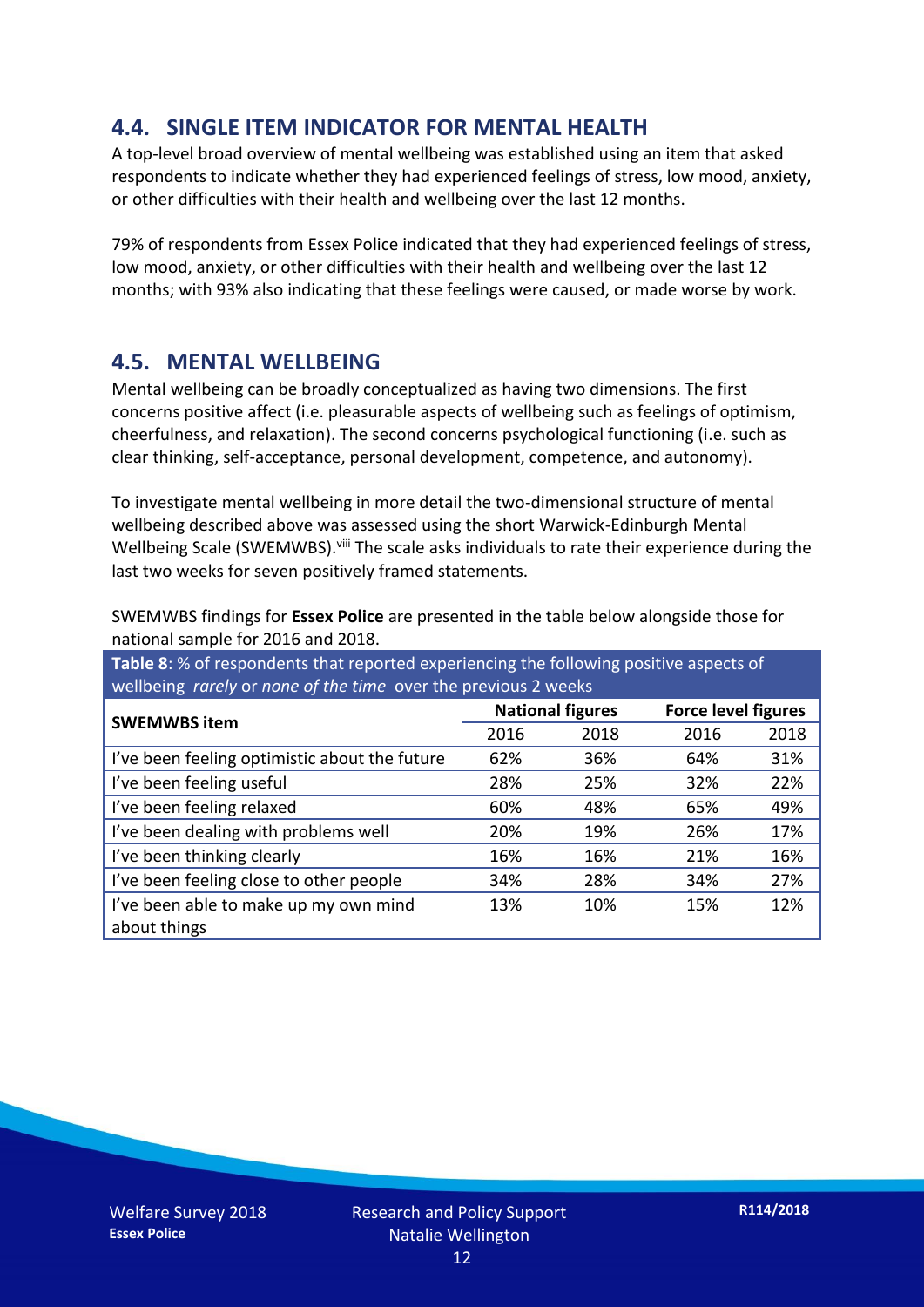#### **4.6. HELP SEEKING**

A question was applied to identify those who had ever **sought help** for feelings of stress, low mood, anxiety, or any other difficulties with mental health and wellbeing. Examples of sources of help were provided including GP, occupational health department, psychologist, therapist, and counsellor.

56% of responses from Essex Police had previously sought help for feelings of stress, low mood, anxiety or other difficulties with their mental health and wellbeing, 47% of which had done so within the last 12 months.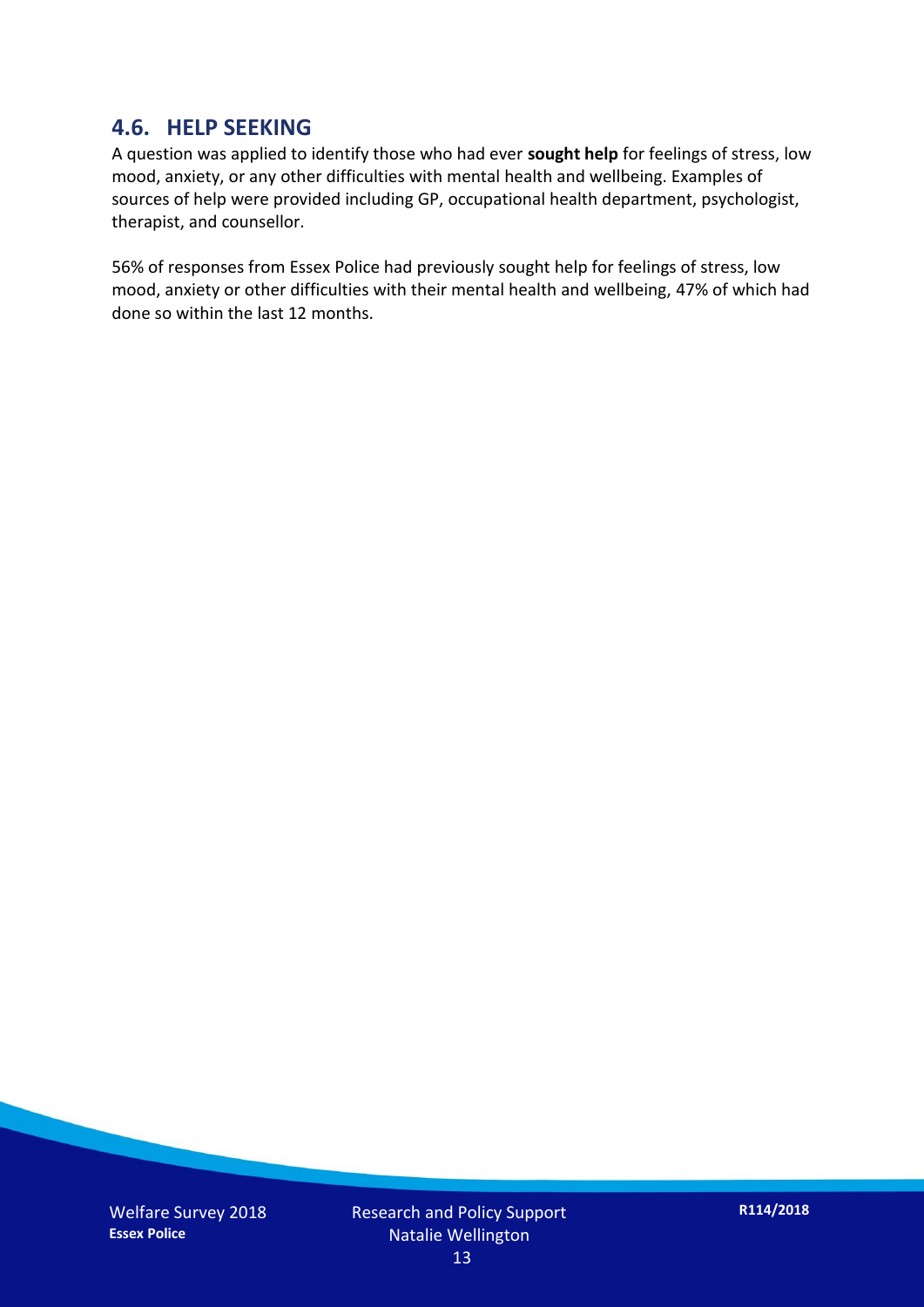### **5. ABSENCE BEHAVIOUR**

#### **5.1. ABSENCE**

60% of respondents from Essex Police reported one or more days of sickness absence and 29% of respondents indicated that at least one day of their sickness absence was attributable to stress, depression, or anxiety.

The national proportion of respondents who had taken one or more days of sickness absence was 56% and 32% of respondents indicated that at least one day of their sickness absence was attributable to stress, depression, or anxiety.

#### **5.2. PRESENTEEISM AND LEAVEISM**

Presenteeism is the act of attending work while ill. This has been shown to be associated with subsequent health decline, particularly in relation to burnout,  $\alpha$  and can to lead to elevated absenteeism.<sup>x</sup> Moreover, evidence suggests that presenteeism can compound the effects of the initial illness and negatively influence job satisfaction, resulting in negative job attitudes and withdrawal from work.<sup>xi</sup>

Leaveism is a recently coined term to describe hidden sickness absence and work undertaken during rest periods, including using allocated time off such as annual leave entitlements to take time off when they are in fact unwell.

Findings for Essex Police are presented in the graph below.





Welfare Survey 2018 **Essex Police**

Research and Policy Support Natalie Wellington 14

**R114/2018**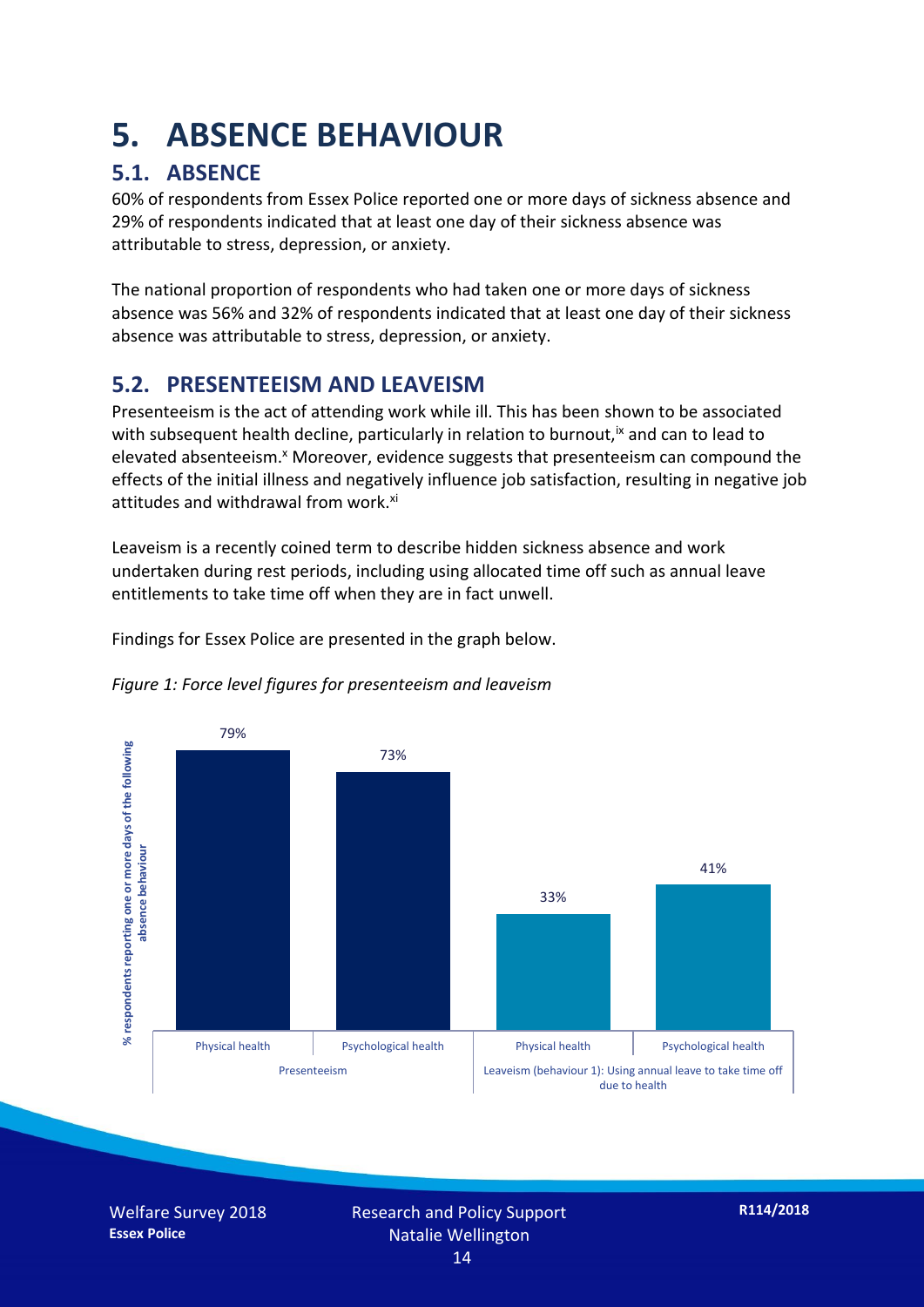### **6. Violence and physical injuries**

#### **6.1. VIOLENCE**

Verbal and physical violence was assessed using four questions regarding how often officers received verbal insults, verbal threats, unarmed physical attacks, and attacks with a weapon from members of the public over the previous 12 months. Findings are presented in the table below.

**Table 9:** Force level figures for frequency of verbal and physical violence from members of the public

| Type of violent victimisation                      | % of respondents indicating frequency<br>of experience as at least once a week |      |  |
|----------------------------------------------------|--------------------------------------------------------------------------------|------|--|
|                                                    | 2016                                                                           | 2018 |  |
| Verbal insults (e.g., swearing, shouting, abuse)   | 40%                                                                            | 33%  |  |
| Verbal threats (e.g., threat of hitting, threat of | 22%                                                                            | 18%  |  |
| kicking)                                           |                                                                                |      |  |
| *Spitting assaults (i.e. being deliberately spat   |                                                                                | 1%   |  |
| upon)                                              |                                                                                |      |  |
| Unarmed physical attacks (e.g., struggling to      | 15%                                                                            | 12%  |  |
| get free, wrestling, hitting, kicking)             |                                                                                |      |  |
| Use of a deadly weapon (e.g., stick, bottle, axe,  | 2%                                                                             | 1%   |  |
| firearm)                                           |                                                                                |      |  |

\*Spitting assaults data was only available from 2018.

#### **6.2. INJURIES**

18% of Essex Police respondents reported that they had suffered one or more injuries that required medical attention as a result of work-related **violence** in the last year – losing more than 173 days in sickness absence.

This is *lower than* the proportion reporting one or more injuries as a result of work-related **violence** than reported in the 2016 iteration of this survey and *lower than* the proportion compared to this year's national results.

14% of Essex Police respondents also reported that they had suffered one or more injuries that required medical attention as a result of work-related **accidents** in the last year – losing more than 205 days in sickness absence.

This is *lower than* the proportion reporting one or more injuries as a result of work-related **accidents** in the 2016 iteration of this survey and *lower than* the proportion compared to this year's national results.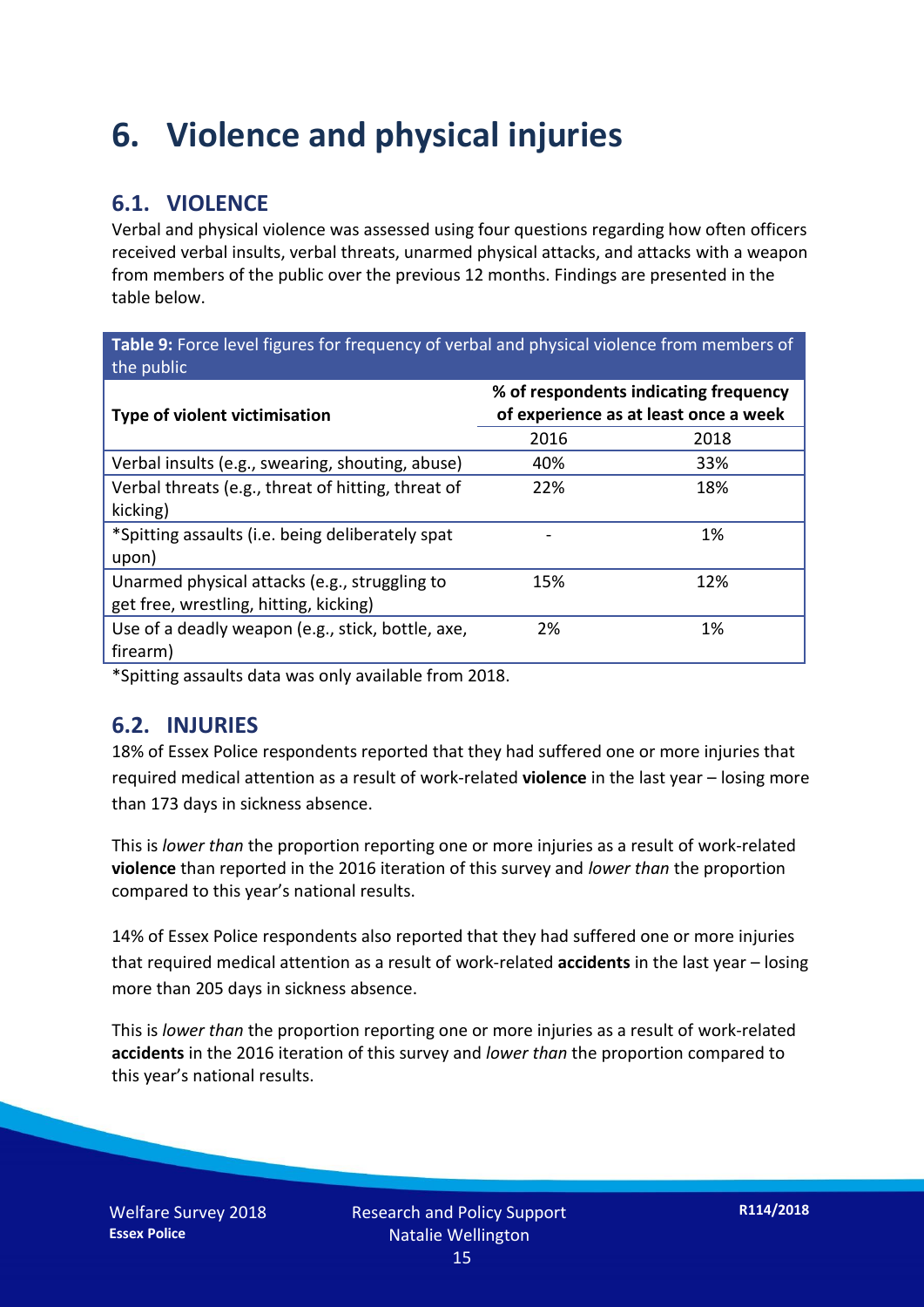## **7. ORGANISATIONAL SUPPORT: MENTAL HEALTH & WELLBEING**

Participants who indicated that they had sought help for difficulties with mental health and wellbeing were presented with additional questions concerning disclosure to a line manager.

#### **7.1. DISCLOSURE**

77% of respondents from Essex Police, for whom it was applicable, reported that they had disclosed seeking mental health and wellbeing support to their line managers. This can be compared with 69% from the same survey in 2016.

#### **7.2. REASONS FOR NON-DISCLOSURE**

Respondents who did not disclose to their line managers that they had sought mental health and wellbeing support, were asked to indicate why. Findings are presented in the table below.

| Table 10: Reasons for non-disclosure                        |                     |                 |
|-------------------------------------------------------------|---------------------|-----------------|
|                                                             | % of total mentions |                 |
| Item                                                        | Force level         | <b>National</b> |
|                                                             | figures             | figures         |
| I was worried that my other colleagues would find out       | 9%                  | 10%             |
| I thought it would negatively affect my opportunities for   | 11%                 | 11%             |
| promotion and/or specialising                               |                     |                 |
| It wasn't affecting my work                                 | 10%                 | 7%              |
| I didn't want to be treated differently (in a negative way) | 12%                 | 13%             |
| I felt it was a personal matter                             | 22%                 | 20%             |
| I have had negative experiences of disclosing in the past   | 4%                  | 6%              |
| I thought it would have a negative impact on my career      | 12%                 | 10%             |
| There is a negative attitude in the police service towards  | 10%                 | 12%             |
| people who experience difficulties with their mental health |                     |                 |
| and wellbeing                                               |                     |                 |
| I did not think my line manager would treat me with         | 7%                  | 7%              |
| empathy                                                     |                     |                 |
| For reasons other than those listed above                   | 3%                  | 4%              |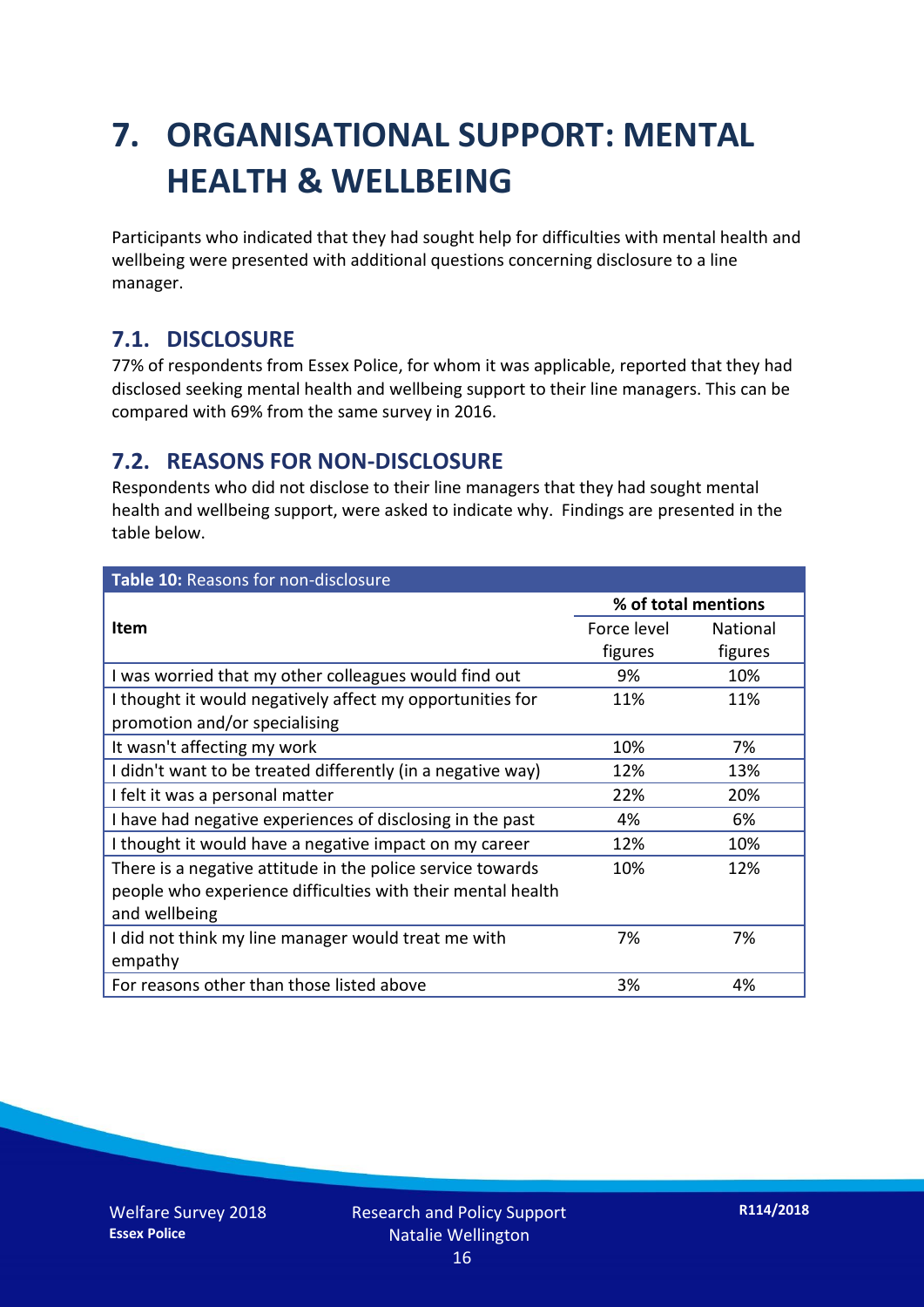#### **7.3. ATTITUDES TO MENTAL HEALTH AND WELLBEING**

All respondents were asked about the attitude of the police service towards mental health and wellbeing.

Respondents were provided with a list of statements, and asked to indicate the extent to which they agreed or disagreed with the statement.

The table below shows the percentage of respondents who agreed with three key statements about the police services attitudes towards mental health and wellbeing for both Essex Police, and the police service as a whole.

| Table 11: Attitudes to mental health and wellbeing |                                                    |                         |  |
|----------------------------------------------------|----------------------------------------------------|-------------------------|--|
| <b>Statements</b>                                  | % of respondents that agreed with<br>the statement |                         |  |
|                                                    | Force level figures                                | <b>National figures</b> |  |
| The police service encourages staff to talk openly | 71%                                                | 45%                     |  |
| about mental health and wellbeing                  |                                                    |                         |  |
| Someone would be treated differently (in a         | 30%                                                | 37%                     |  |
| negative way) if they disclosed difficulties with  |                                                    |                         |  |
| their mental health and wellbeing                  |                                                    |                         |  |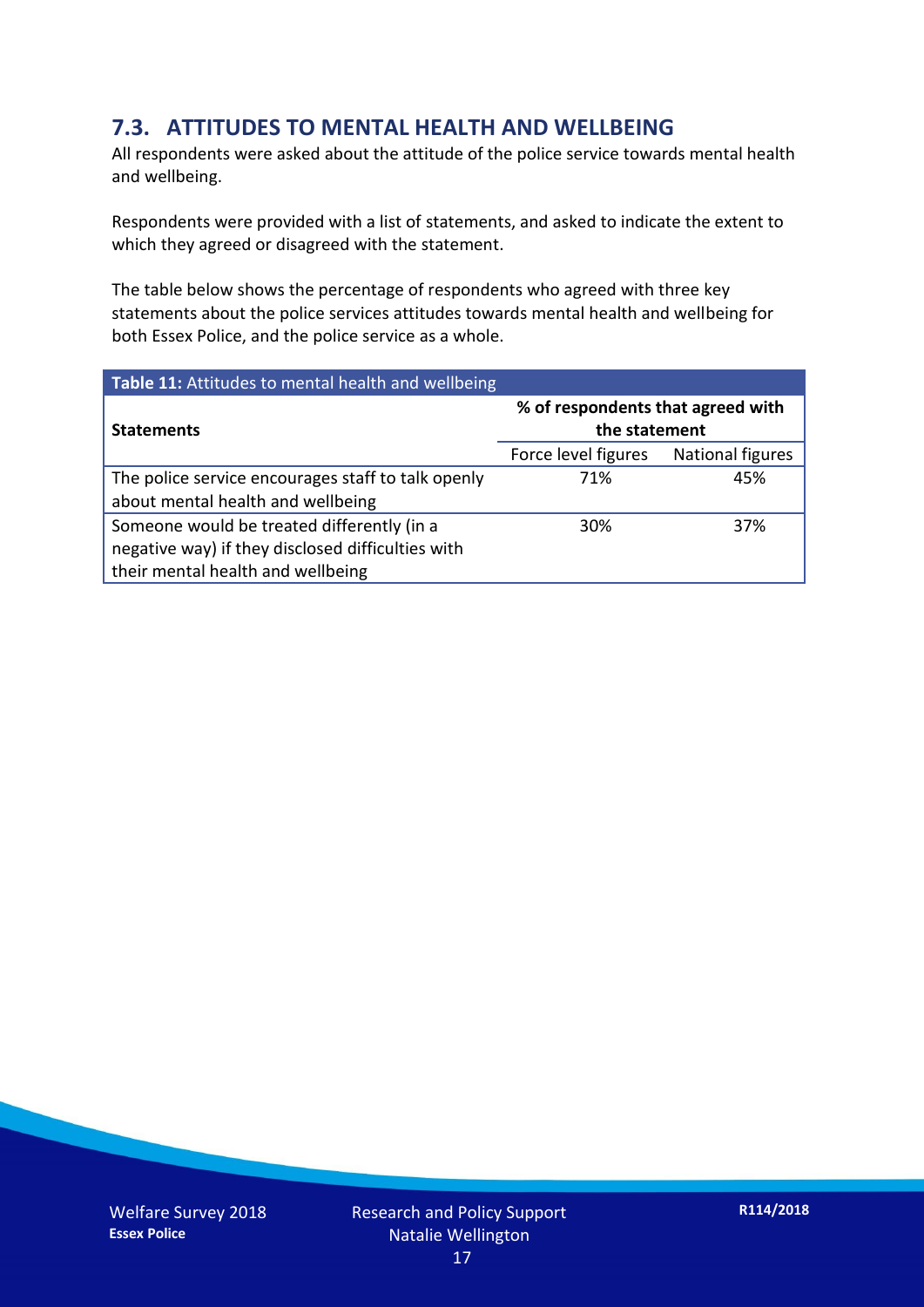### **8. Notes for JBBs**

Additional findings from the 2018 Demand, Capacity and Welfare survey are available on request from the Research and Policy department. Additional topics include, but are not limited to:

- Morale,
- Fatigue and sleep,
- Managerial mental health and wellbeing support,
- Organisational change, and
- Organisational justice.

The findings of the survey can also be broken down in more detail in terms of different demographic groups, such as rank, role or length of service. However please be aware that we can only go into a certain level of detail with this demographic data in order to preserve respondents' confidentiality.

JBBs wishing to obtain further information can contact [ResearchandDataCollection@polfed.org](mailto:ResearchandDataCollection@polfed.org) to discuss their requirements.

The Research and Policy Department only has one member of staff responsible for these data requests; please bear this in mind in terms of turnaround times and the amount of data you request when contacting the team.

All other interested parties should speak to their local JBB in the first instance.